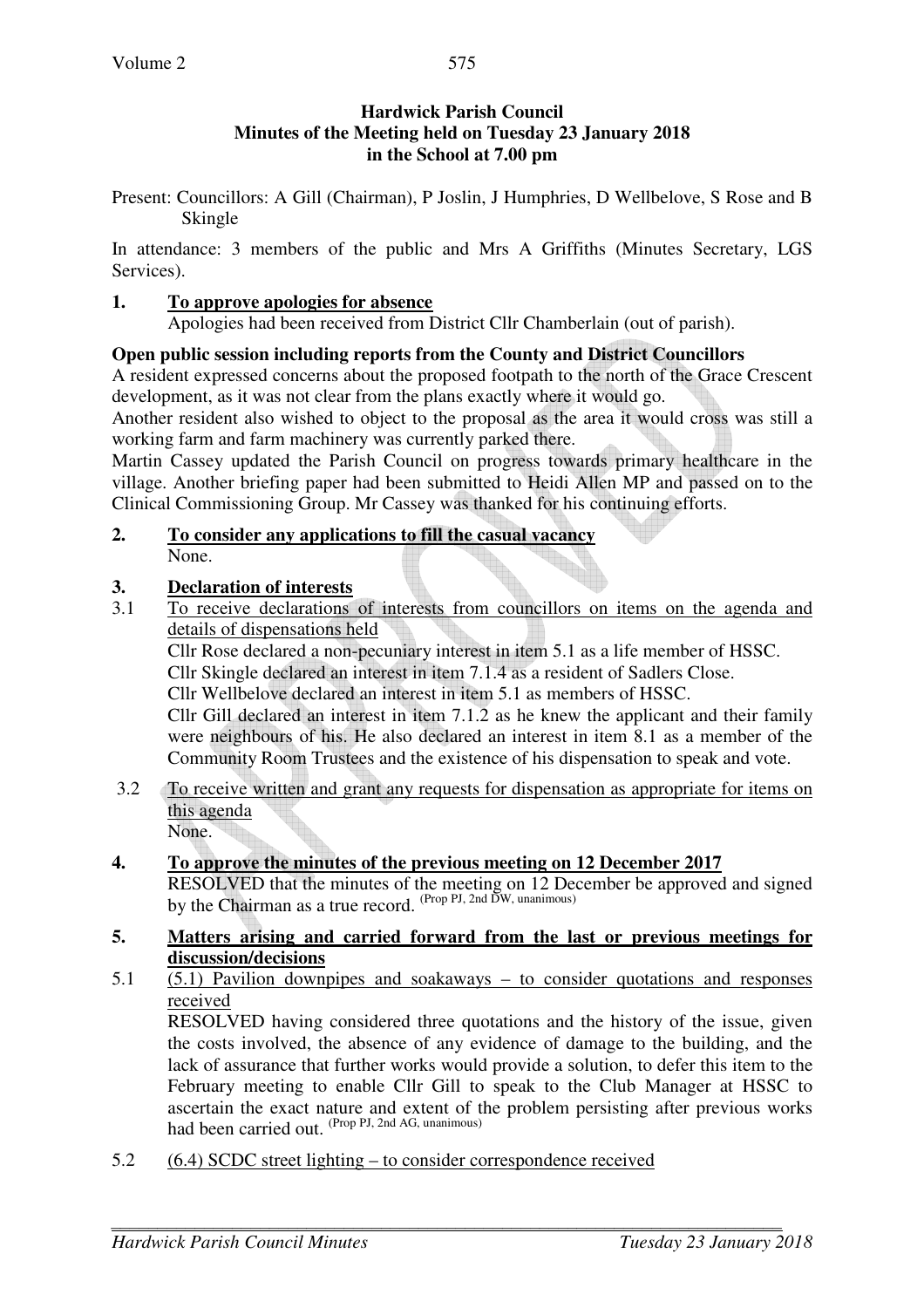#### Volume 2

576

RESOLVED to respond to Paul Quigley at SCDC that the Parish Council wishes to keep the £15,000 S106 money provided for extra lighting on Main Street from Cahills Corner to the Grace Crescent development, especially the stretch from the Blue Lion to Cahills Corner, and to add that the Council would warmly welcome SCDC upgrading the rest of the lighting without using the S106 money. (Prop PJ, 2nd DW, unanimous)

## **6. Correspondence/communications received**

- 6.1 Resident request for speed stickers for wheelie bins RESOLVED to obtain quotations for 120 x 30 mph stickers and 120 x 40 mph stickers for consideration at the next meeting.
- 6.2 Caxton Parish Council request to share Speedwatch camera

RESOLVED to agree to the request from Caxton Parish Council to share the Speedwatch equipment in return for a payment of £500.00, on condition that they agree to return it to Hardwick Parish Council when requested, and also to inform Toft Parish Council of the arrangement. (Prop DW, 2nd JH, unanimous)

6.3 SCDC Consultation on main modifications to the South Cambridgeshire Local Plan and Cambridge Local Plan

A proposal by Cllr Gill that the Parish Council support the modifications as identified by the Inspector to the Local Plan, was not seconded.

RESOLVED that the Parish Council has no comment on the modifications. (Prop BS, 2nd AG, unanimous)

# **7. Planning Applications and Decision notices and tree works applications**

- 7.1 Planning applications received since the last meeting
- 7.1.1 S/4409/17/FL 68 Limes Road Erection of two storey dwelling and associated works to vehicular access RESOLVED that the Parish Council objects to the application on the grounds that it is visually hazardous for a busy T junction with parked vehicles.  $^{(Prop\ AG, 2nd\ JH, unanimous)}$
- 7.1.2 S/4406/17/FL 58 Laxton Avenue Proposed two storey and part single storey side extension RESOLVED that the Parish Council supports the application. (Prop PJ, 2nd JH, carried with 1) abstention)
- 7.1.3 S/4510/17/NM 44c Hall Drive Non-material amendment of planning permission S/1886/17/FL Noted.
- 7.1.4 S/4551/17/RM Agricultural field west of Grace Crescent Application for approval of reserved matters for layout, scale, appearance and landscaping (Not EIA) for the erection of up to 98 dwellings and associated works following outline planning permission S/1694/16/OL

At 8.23 pm the meeting was briefly suspended to enable a resident to comment.

 He highlighted the unsuitability of the track for a footpath on safety grounds, the presence of farm machinery and the difficulty of segregating farm traffic which would have to cross the footpath to access farmland, making it hazardous for pedestrians. He urged the Parish Council to reject the proposal.

The meeting resumed at 8.25 pm.

 RESOLVED to object to the application only on the grounds that the footpath to the north is incompatible with a working farm and provides minimal benefit to the residents of the new development in comparison to the disproportionate impact on the properties adjacent to the proposed footpath route. (Prop BS, 2nd DW, carried with 4 in favour, 1 against and 1 abstention)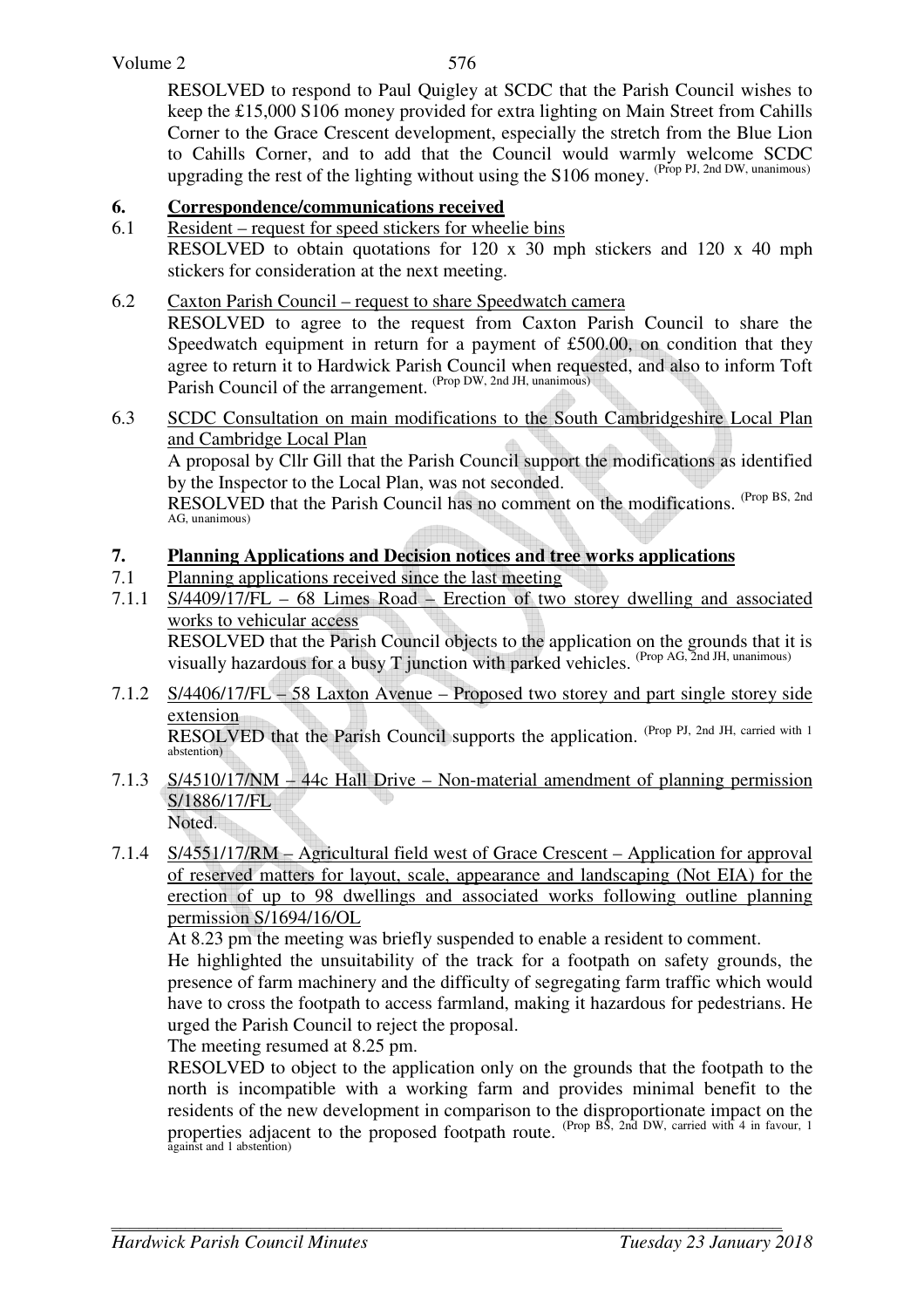Volume 2

- 7.1.5 S/4514/17/FL 5 Laxton Avenue Extension to ground floor entrance/cloakroom and first floor/front/side extension RESOLVED that the Parish Council supports the application. (Prop PJ, 2nd AG, unanimous)
- 7.1.6 S/0001/18/FL 56 Laxton Avenue Single storey rear extension after demolition of existing conservatory RESOLVED to support the application. (Prop PJ, 2nd AG, unanimous)
- 7.2 SCDC Decision Notices
- 7.2.1 S/3749/17/DC 303 St Neots Road Discharge of conditions 4 (Materials) and 5 (Boundary treatment) of planning permission S/0629/17/FL – Permission granted.
- 7.2.2 S/3911/17/FL 59 Ellison Lane Two storey side extension Permission granted.
- 7.2.3 S/3677/17/LB The Old Victoria Farmhouse, 26 Main Street Works to reinstate inglenook fireplace (current dining room) and installation of a wood burner. Installation of a chimney liner and wood burning stove (study) – Permission granted.
- 7.3 Tree Works Applications<br>7.3.1 S/0078/18/TC Glebe Ho
- $S/0078/18/TC G$ lebe House, 44 Main Street RESOLVED that the Parish Council has no comments.

# **8. Members reports and items for information only**

- 8.1 New Housing Developments and Planning Obligations including Hill's public exhibition for detailed proposals in relation to the outline permission for the development at Grace Crescent Nothing further to report.
- 8.0.2 RESOLVED to hold the First and Annual meeting on 15 May.
- 8.0.3 RESOLVED to ask the Clerk for a suitable date for holding the Annual Parish Meeting prior to the elections. Cllr Wellbelove gave his apologies for both 15 May and 22 May.
- 8.0.4 The Chairman reported that work to disconnect the gas mains under the burnt out building on corner of St Neots Road and Main Street would take place on 31 January.
- 8.0.5 RESOLVED to note that the Chairman had checked the new play equipment installation and to contact Clare McGowan to seek her confirmation that she was happy with the installation so that the form can be signed.
- 8.0.6 RESOLVED to amend the play inspection checklist for Egremont Road to reflect the new equipment.
- 8.0.7 RESOLVED to note that payment will not be made until the grant funds from WREN are received.
- 8.0.8 RESOLVED to record thanks and appreciation to Clare McGowan for an excellent job in bringing the project to a conclusion.

# **9. Finance, procedure and risk assessment**<br>**9.1** To consider any quotes for urgent work re

9.1 To consider any quotes for urgent work required because of risk and Clerk's use of delegated powers

RESOLVED to note that the new gate ordered to allow triple buggies access turned out to be not wide enough and so Kompan had taken out one post where the gate returns to and then installed a new post, cut back the existing fence and attached the fence to the new post and manufactured a new gate closer which will now allow the larger buggies through the gate. The sum for this work is £600 which is significantly cheaper than the quote Kompan submitted originally and which was accepted by the Parish Council.

 The Chairman reported that the resident had used it and had thanked the Parish Council as the gate was "perfect."